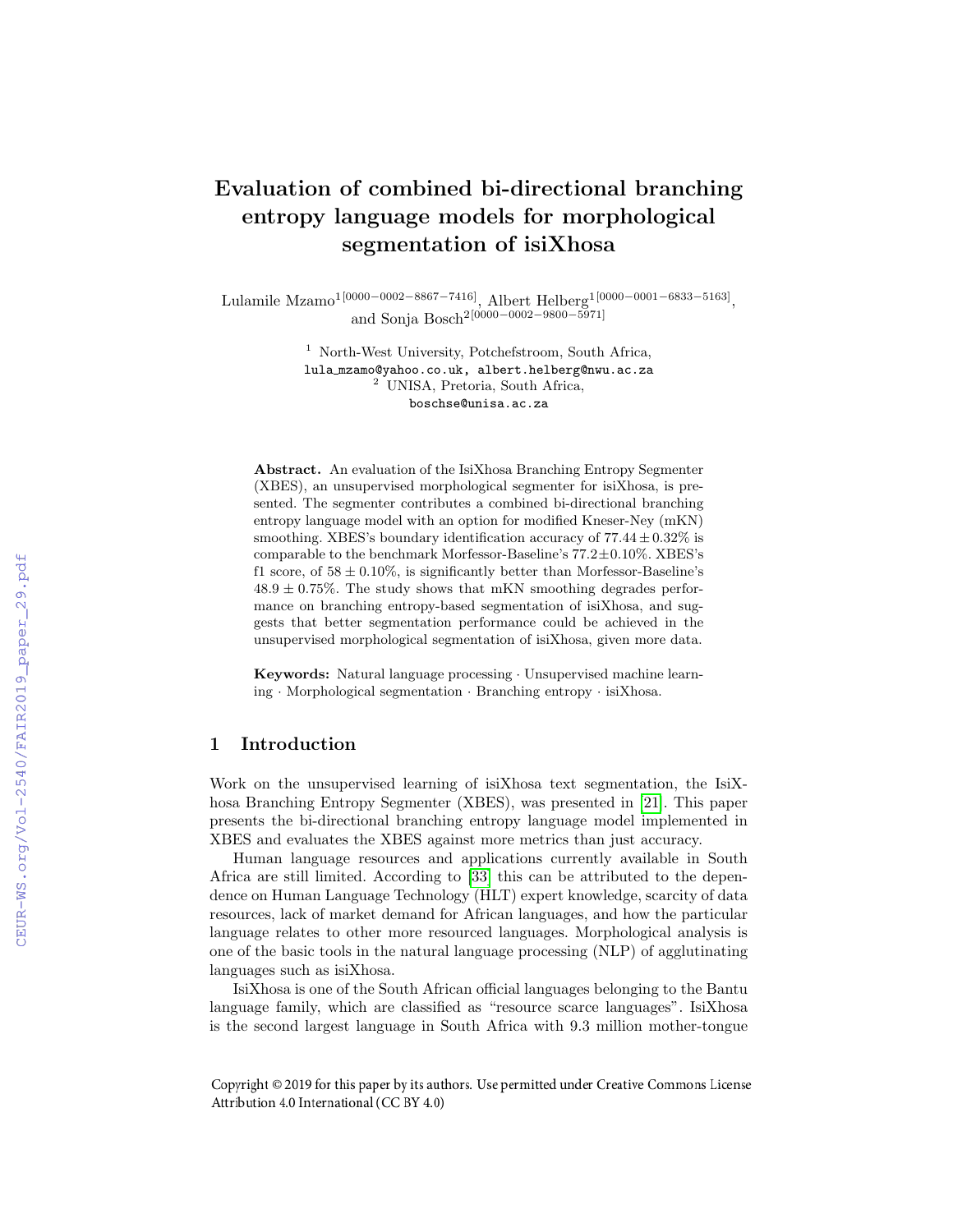speakers (17% of the South African population), second only to isiZulu [38]. Although there has been an increase in the tools for South African languages, this increase is from a low baseline. Hence there is still a need for NLP tools [25].

IsiXhosa is closely related to other Nguni languages such as isiZulu, Siswati and isiNdebele and therefore work done in it could easily be bootstrapped to these languages as has been shown in  $\overline{4}$ . Nguni languages account for 45.8% of the South African mother tongue speaker population.

### 2 Morphological segmentation for isiXhosa

#### 2.1 Morphological segmentation

Morphological analysis is the task of splitting one token, a word, into its constituent units  $\left[23\right]$ , e.g. the segmentation of a word into morphemes, and classification thereof. Morphemes are the smallest meaning bearing component of a word [19]. In languages with rich systems of inflection and derivation, morphological analysis is needed in information retrieval, translation, etc.

A differentiation is made by [17] between morphological segmentation, which splits words into constituent morphemes, and morphological analysis, which also classifies the identified morphemes. This differentiation originated in [44]. The task handled in this paper is morphological segmentation.

### 2.2 Morphological segmentation in isiXhosa

IsiXhosa is an agglutinating and polysynthetic language in that it usually has many morphemes per word  $\boxed{19}$ . It is also fusional/inflectional because morpheme boundaries are sometimes fused and difficult to distinguish, e.g ukwanda (to grow) is linguistically segmented as  $u\text{-}ku\text{-}and\text{-}a$ . The w is a result of a fusion between the u and a vowels.

IsiXhosa words are composed of a root, prefixes, suffixes and circumfixes that attach to the root. The root is the main meaning carrying constituent of the word. A circumfix is the "simultaneous affixation of a prefix and suffix to a root or a stem to express a single meaning" [19]. An example of a circumfix in isiXhosa is the combination "a...ang.." in isiXhosa negation, e.g.  $a$ -ka-hamb-ang-a (he/she did not go). Each of the affixes (i.e. prefixes, suffixes or circumfixes) is made up of one or more morphemes. Morphemes follow one another in an order prescribed for each word type  $\boxed{20}$ . In isiXhosa, most roots are however bound morphemes, meaning that they never appear independently as words which are independently meaningful [29]. They at least appear as stems, which are word roots suffixed with a termination vowel  $[20]$ , e.g. and-a in ukwanda.

#### 2.3 Automated morphological segmentation of isiXhosa

One of the earliest reports on automated morphological segmentation of South African languages is that of  $\boxed{40}$  on the automatic acquisition of a Directed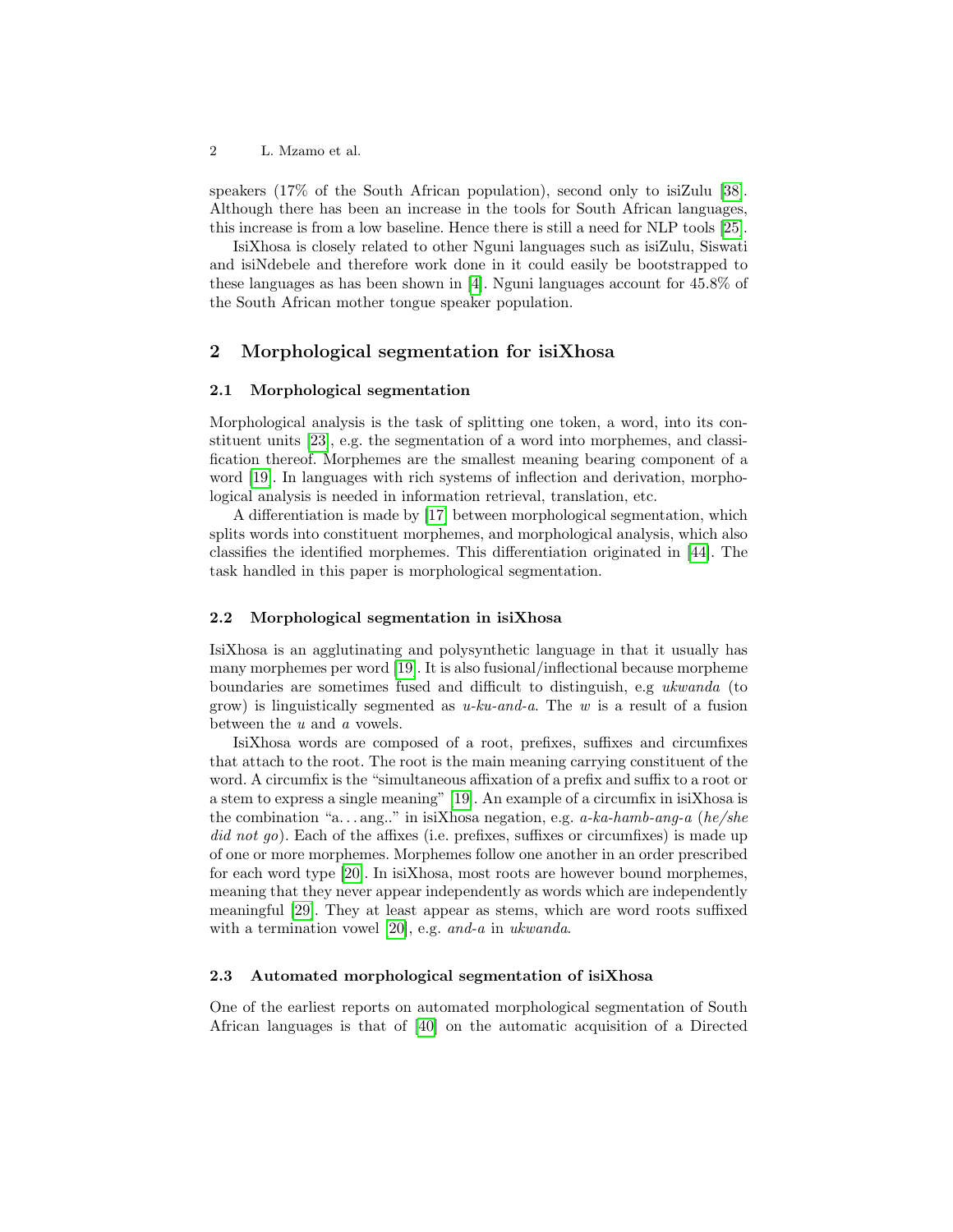Acyclic Graph (DAG) to model the two-level rules for morphological analysers and generators. The algorithm was tested on English adjectives, inflection of isiXhosa noun locatives and Afrikaans noun plurals, with a 100% accuracy for isiXhosa noun locatives inflection.

An existing isiZulu morphological analyser  $\overline{30}$  was bootstrapped by  $\overline{4}$  to other Nguni languages including is Xhosa. The study reported that  $93.30\%$  of the words (181) were analysed.

Work on the development of text resources for ten South African languages was presented by  $[11]$ , including a morphologically analysed corpus for isiXhosa. That morphological segmentation corpus is used in this study as the test corpus. The corpus is rated at an accuracy of 84.66%.

The most recent work for isiXhosa segmentation is that of  $[26]$ , which introduced a lemmatiser for isiXhosa and [28] who presented the development of a rule-based noun stemmer for isiXhosa. The isiXhosa lemmatiser was evaluated at an accuracy of 83.19% and the noun stemmer showed an accuracy rate of 91%.

# 3 Unsupervised morphological segmentation

The last works done for morphological segmentation for isiXhosa reported in [21] uses unsupervised machine learning in the morphological segmentation of isiXhosa. This is attractive because it bypasses the need for expensive linguistic experts or annotation of training data.

#### 3.1 Supervision in Machine Learning

There are three modes of training a machine learning model, i.e. supervised, semi-supervised and unsupervised [23]. In supervised learning, the training data contains solution examples that the model must generalise from. Data in unsupervised training is devoid of such, but only creates a model from raw data. Semi-supervised systems use anything in between, from using limited supervised data with large amounts of unannotated data to unannotated data with rules built into the model.

The segmenter evaluated in this paper, XBES, uses unsupervised learning in the morphological segmentation of isiXhosa.

#### 3.2 Unsupervised morphological segmentation works

The earliest works in unsupervised morphological segmentation used a form of accessor variety, where a morpheme boundary is identifiable by the possible number of letters that may follow a sequence of letters  $\boxed{9, 12}$ . This evolved to using mutual information  $\left[39/42\right]$ , and different forms of Branching Entropy  $[1]$   $[39]$ .

Minimum Description Length (MDL) [31] has seen extensive use in unsupervised morphological segmentation, primarily as a measure of fit of the training data to heuristic models and statistical models  $[16, 18]$ . The comparative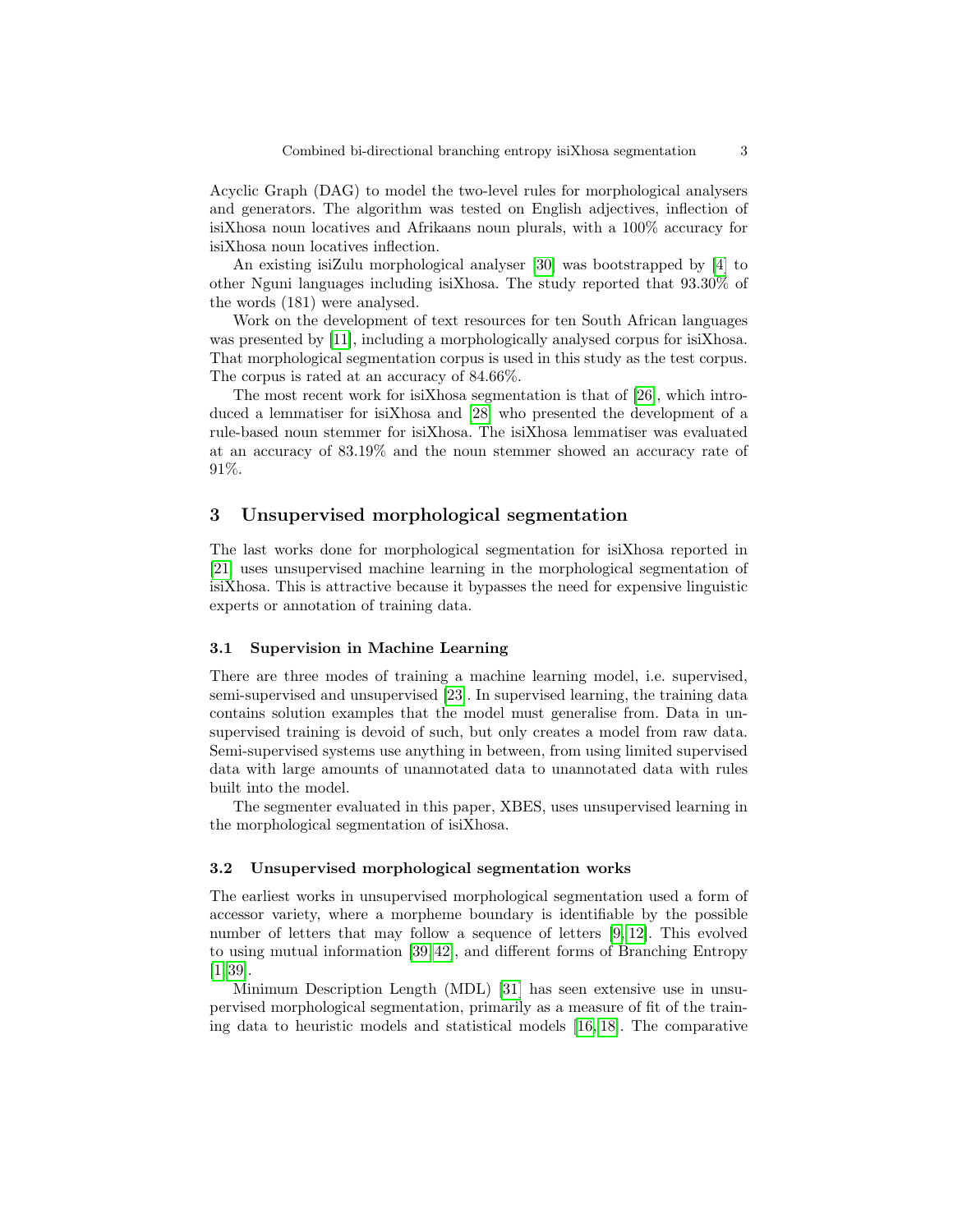standard used in this study, Morfessor-Baseline [7], uses MDL and Maximum likelihood estimation.

Clustering and paradigmatic models is another popular approach. This involves clustering related words into a paradigm using a similarity measure, identifying the stem, and considering the rest as sequences of affixes  $\overline{5}$ , and  $\overline{5}$ , and  $\overline{2}$ is a grouping of words according to their form-meaning correspondence [3]. The similarity measures used are Latent Semantic Analysis [8], Dice and Jaccard coefficients [23], Ordered Weighted Aggregator operators [5] and affixality measurements  $\boxed{24}$ . Word context is also another technique that is used to identify similar words  $[2|32]$ .

Non-parametric Bayesian techniques have also shown promise, including Pitman-Yor process based models  $\left[15\right]\left[41\right]$  and adaptor grammars  $\left[34\right]$ . These use Markov Chain Monte Carlo  $(M\overline{CMC})$  simulation with Gibbs Sampling [14] for inference. Contrastive Estimation  $\sqrt{27/35}$  is another non-parametric model that is showing elegance and promising results.

A number of studies have used a combination of the above techniques and measures  $[28]$  32.

### 3.3 Choice of unsupervised segmenter for benchmarks

To place this work amongst other segmenters, a standard in morphological segmentation was chosen for comparison. The benchmark segmenter had to be publicly available and had to have been used for highly agglutinative languages like isiXhosa. The Morfessor-Baseline segmenter [7] was chosen because it has been used as a benchmark extensively and is freely available.

To establish a minimum performance baseline a random segmenter that randomly decides whether a point in a word is a boundary of a segment or not was implemented.

# 4 Character level language modelling

To estimate the branching entropies, character level language modelling is required. Instead of using two language models, one for each direction, XBES's implementation uses one model for both directions such that a dictionary entry points to a vector of two values, the right branching and the left branching values. This reduced the memory footprint.

Both the un-smoothed and modified Kneser-Ney [6] smoothed language models were implemented. The language model was also extended to include an option for using all possible n-gram levels in one model instead of having a maximum n-gram level limit, i.e., an infinite-gram.

The calculation of the VBE and NVBEs are done as specified in [21] and [22] and stored in the model.

The algorithms are briefly described below.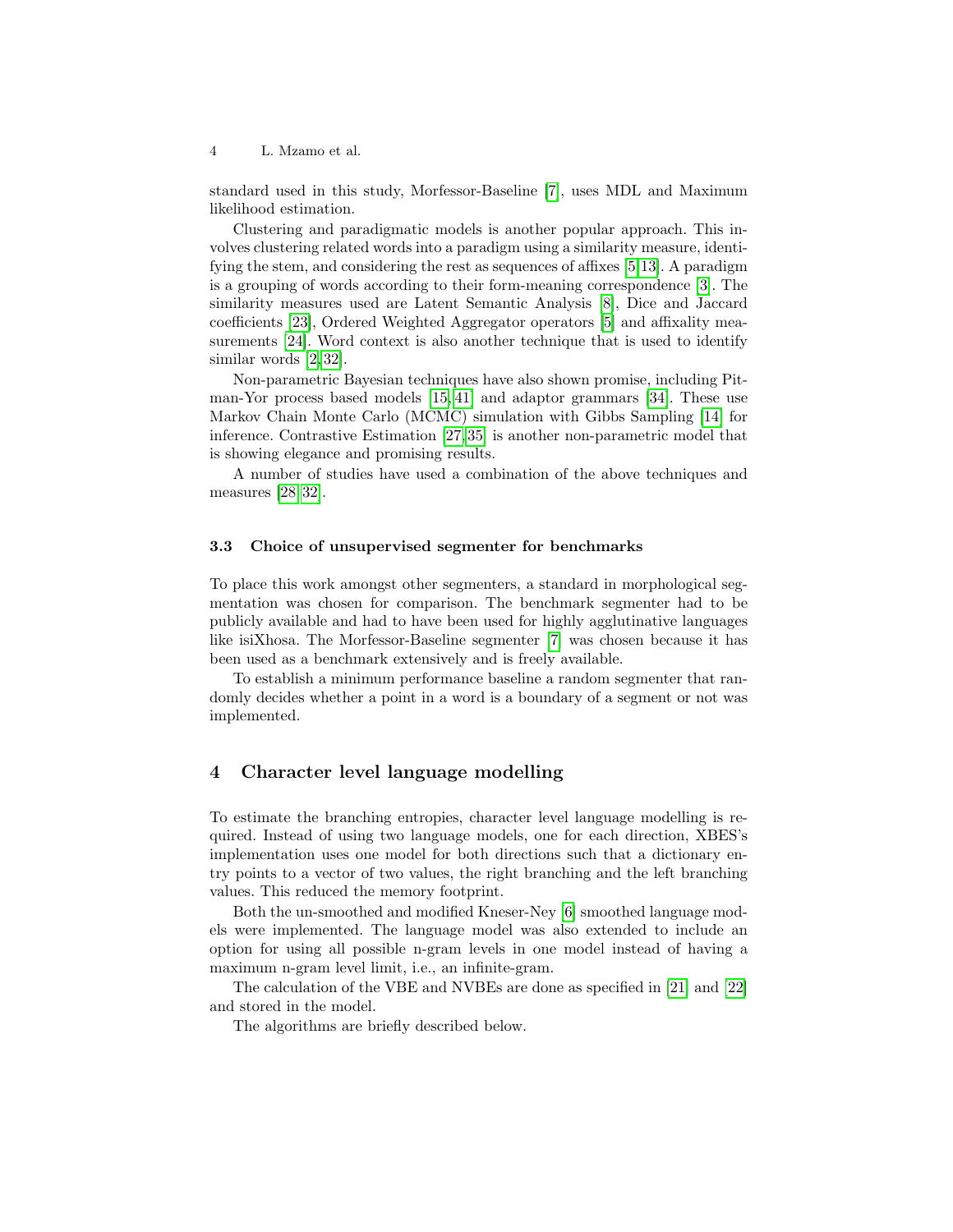### 4.1 Un-smoothed bi-directional Branching Entropy language model flow

The input to the unsmoothed modelling is a list of one directional (left-to-right) n-gram strings with frequency counts (n-gram, f) or a mapping of n-gram string to frequency counts and the process returns a single Bi-directional Branching Entropy Language Model (BELM) with branching entropy values for both directions. Fig.  $\boxed{1}$  shows the process of the modelling.

The sorting allows the process to do a single pass through the n-gram strings frequency counts. This is important when dealing with large frequency counts as in this case.



Fig. 1. Un-Smoothed BELM process

The reverse frequencies are updated such that each n-gram x is mapped to a list of two counts such that

$$
C(x) \to \left(\frac{\#\overleftarrow{x}}{\#\overrightarrow{x}}\right) \tag{1}
$$

The branching entropies are calculated according to  $\boxed{43}$ . The probabilities are discarded after use.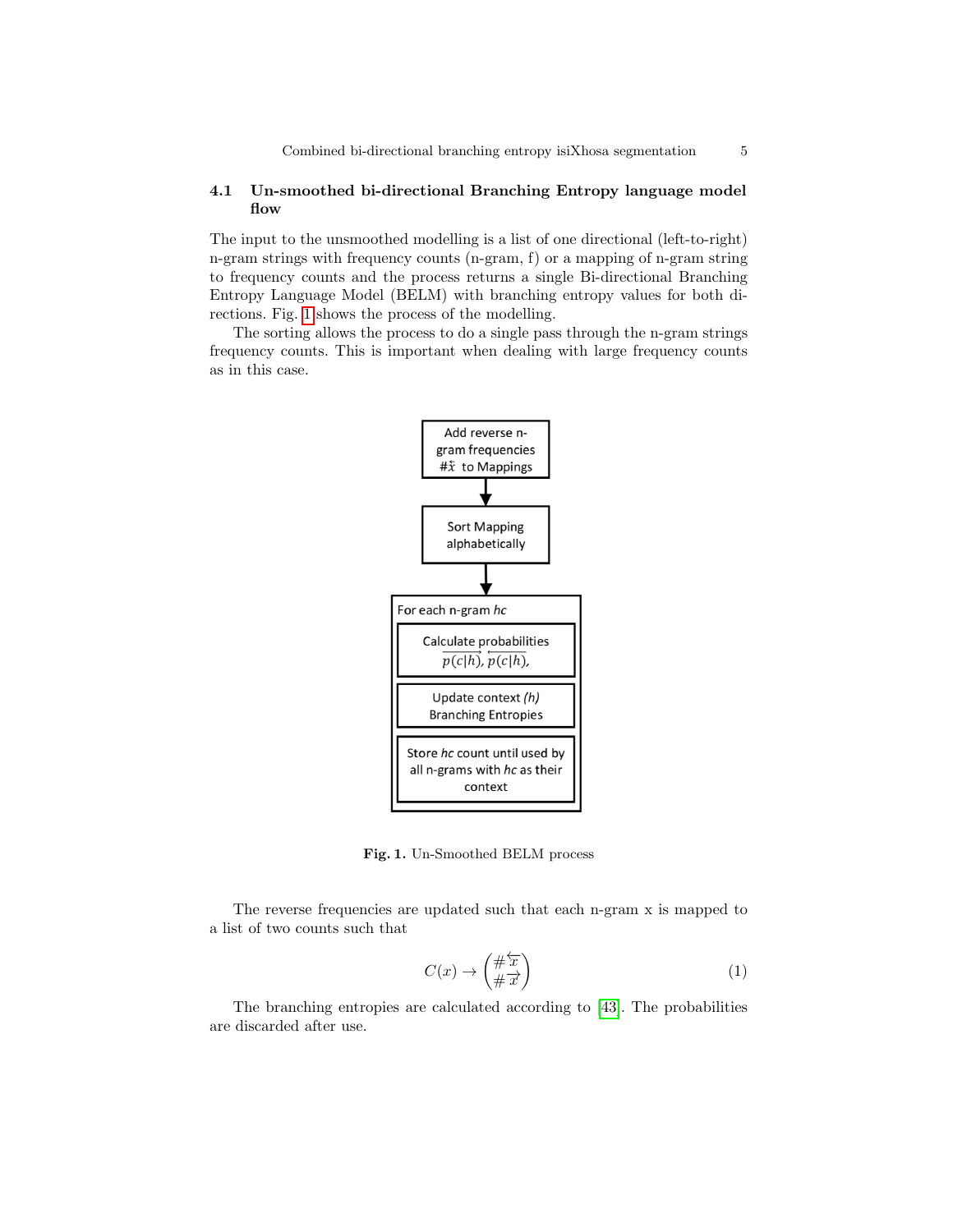### 4.2 The modified Kneser-Ney smoothed bi-directional Branch Entropy language model flow

In this exercise, we also wanted to check if smoothing had any effect on the performance of the branching entropy segmenter. Smoothing is necessary where there is data sparsity, which is the case in higher order character n-grams, i.e long n-gram strings.

We implemented a bi-directional mKN smoothed BELM. Input to it is also a list of one directional (left-to-right) n-gram strings with frequency counts (ngram, f) or a mapping of n-gram string to frequency counts and the process returns a single bi-directional Branching Entropy Language Model (BELM) with branching entropies for both directions. The process is shown in Fig.  $\boxed{2}$ . The conditional probabilities are calculated according to  $\boxed{6}$  and the branching entries are according to [43].



Fig. 2. mKN Smoothed BELM Process

The sorting by n-gram lengths and n-gram contexts ensured that lower level n-grams are processed first as their results are required for the interpolation of higher-level n-grams. This also ensured that discount values could be calculated independently for each level. Lastly, this ensured that n-grams are clustered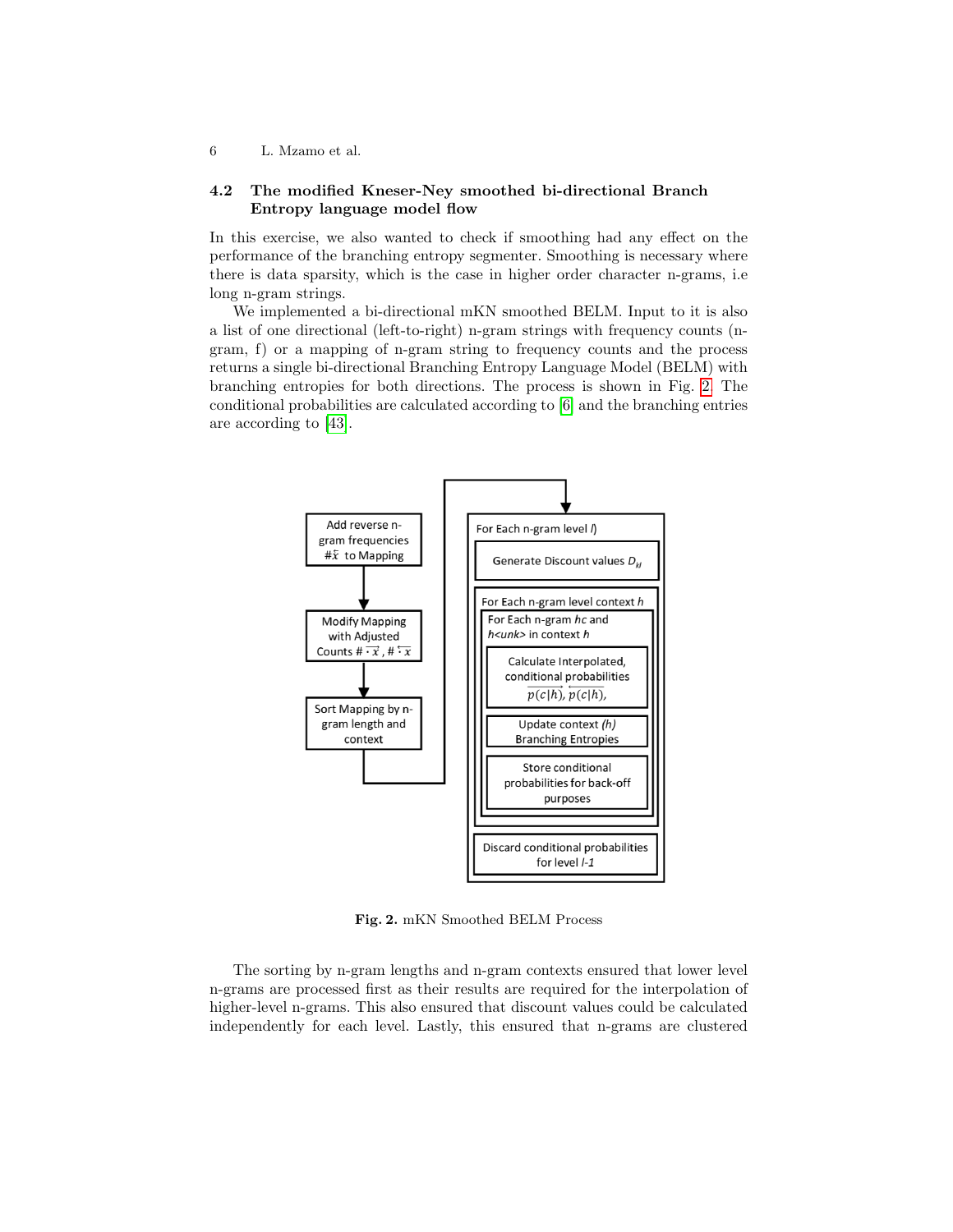by context, which is key in mKN smoothing. All this ensured only two passes through the n-gram counts one for generating discount values and collection interpolation statistics, and one for calculating the probabilities and updating the BELM.

# 5 Evaluation

This section details the evaluation that was done on XBES.

### 5.1 Data sources <sup>1</sup>

A raw unannotated isiXhosa corpus of 1.45 million isiXhosa words was compiled from the isiXhosa version of the South African Constitution [37], isiXhosa text on the internet and the IsiXhosa Genre Classification Corpus [36]. This text is named the training corpus.

For testing purposes the NCHLT IsiXhosa Text Corpus (29 511 tokens) was used.

### 5.2 Data splits

For training purposes, ten-fold training was performed for different training set sizes and language model n-gram lengths. The training set sizes chosen were orders of ten (10) from one hundred (100) words to a million words and one and a half million (1.5 million). The n-gram lengths were two (2) to five (5), odd numbers to nineteen (19) and to the maximum n-gram length possible, i.e. the infinite-gram.

For testing purposes a subset of the NCHLT corpus was used. Because the NCHLT corpus was generated with a rule based morphological analyser, the solutions are not all surface segmentations, others include grammatic morphemes. XBES is a surface segmenter and was not built to handle morpheme boundary fusion. As an example the morphological segmentation of ukwanda is u-ku-anda. A surface segmenter would segment ukwanda to u-kw-and-a. Excluding these kinds of entries resulted in an evaluation testing corpus of 13441 tokens.

#### 5.3 Experiment setup

Training was performed for two segmenters, i.e. XBES, and Morfessor-Baseline, using the training corpus, and tested against the testing corpus. The random segmenter does not require training. Both Morfessor-Baseline and XBES were trained with different sizes. Because Morfessor-Baseline does not support specifying n-gram size, only XBES was trained to different model n-gram lengths.

 $\rm ^1The$ IsiXhosa Genre Classification Corpus and NCHLT IsiXhosa Text Corpus are available at the South African Language Resource Management Agency, (http://rma. nwu.ac.za/index.php)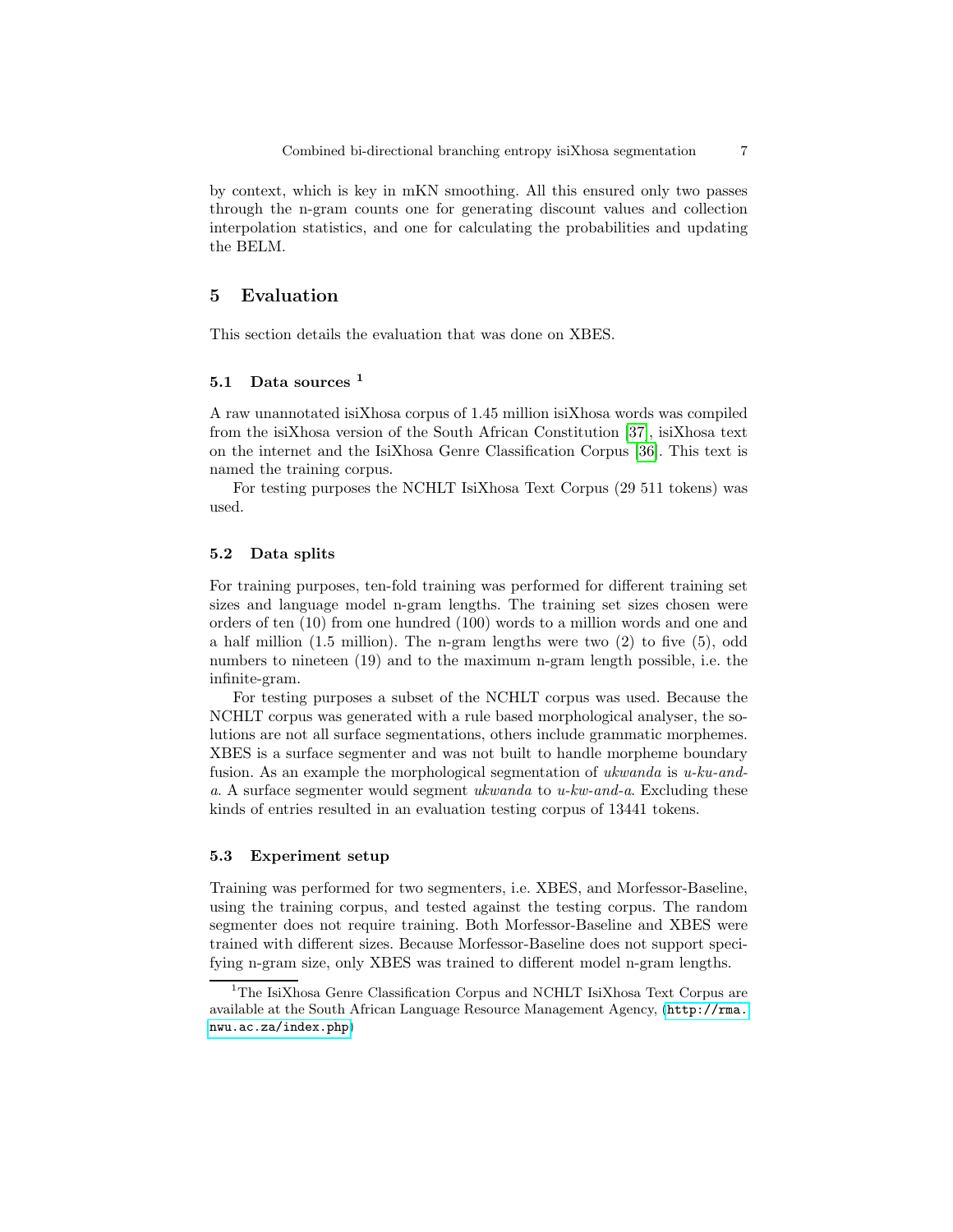XBES provides an option of using the minimum between the right branching entropy and left branching entropies or the sum of the two. In addition this study tests XBES on unsmoothed and a modified Kneser-Ney smoothed language models  $\overline{6}$  as detailed in Algorithms 1 and 2. In addition XBES was evaluated for all the branching entropy modes specified in [21].

Evaluation of the segmentations was measured as boundary identification accuracy and f1 score, where, in a word, a morpheme boundary location is tagged 1 and everything else 0. Accuracy measures how many boundaries and nonboundaries the segmenter identified correctly. The f1 score focuses on the possible boundary location and does not factor the non-boundary word locations.

#### 5.4 Results

The overall results, including the best performance per XBES mode are shown in Table 1. The results are shown with configuration information (i.e. smoothed or not, the operator used to mix the directional branching entropies, the training set size and the language model n-gram level that produced the results).

| Method        | <b>Highest Accuracy</b><br>(Smoothing / Op / training)              | Highest f1 Score<br>(Smoothing / Op / training) |
|---------------|---------------------------------------------------------------------|-------------------------------------------------|
|               | $Size/n-gram$ length)                                               | $Size/n-gram$ length)                           |
| <b>Random</b> | $50.1 \pm 0.16$                                                     | $35.7 \pm 0.16$                                 |
| XBES-BE       | $71.6 \pm 0.35$ (No/Min/100K/4)                                     | $55.3 \pm 0.12$ (No/Sum/1m/7)                   |
| XBES-VBE      | $72.4 \pm 0.25$ (Yes/Min/1.5m/9)                                    | $58.0 \pm 0.10$ (No/Sum/1.5m/9)                 |
|               | $XBES-NuVBE 75.8 \pm 0.60$ (No/Sum/1m/11)                           | $53.6 \pm 0.35$ (No/Sum/1.5m/13-max)            |
|               | XBES-NzVBE 77.4 ± 0.32 (No/Sum/1.5m/11) 55.5 ± 1.18 (No/Sum/1.5m/9) |                                                 |
| Morfessor-    |                                                                     |                                                 |
| Baseline      | $77.2 \pm 0.10$ (1m)                                                | $48.9 \pm 0.75$ (10K)                           |

Table 1. Boundary Identification Results

The benchmark ten-fold validation average accuracy from Morfessor-Baseline was measured at  $77.2 \pm 0.10\%$ . The random segmenter presented an average accuracy from ten (10) runs of  $50.1 \pm 0.16\%$ . This implies that any segmenter below this threshold would actively degrades segmentation.

The Random Segmenter's average f1 score was  $35.7\pm0.16\%$  whilst Morfessor-Baseline's performance peaked at 10000 words with an average f1 score of  $48.9\pm$ 0.75%.

The best 10-fold average accuracy, 77.4  $\pm$  0.32%, was achieved by the zscore normalised branching entropy mode (NzVBE) of XBES at a training set size of one and a half million (1.5 million) words using an unsmoothed 11-gram language model and the sum operator. This accuracy, however, is only considered comparable to Morfessor-baseline's accuracy of  $77.2 \pm 0.10\%$  as the Wilcoxon Signed Rank test  $\boxed{10}$  p-value between the two was measured at 0.07446. This configuration, however, does not reflect the best f1 score.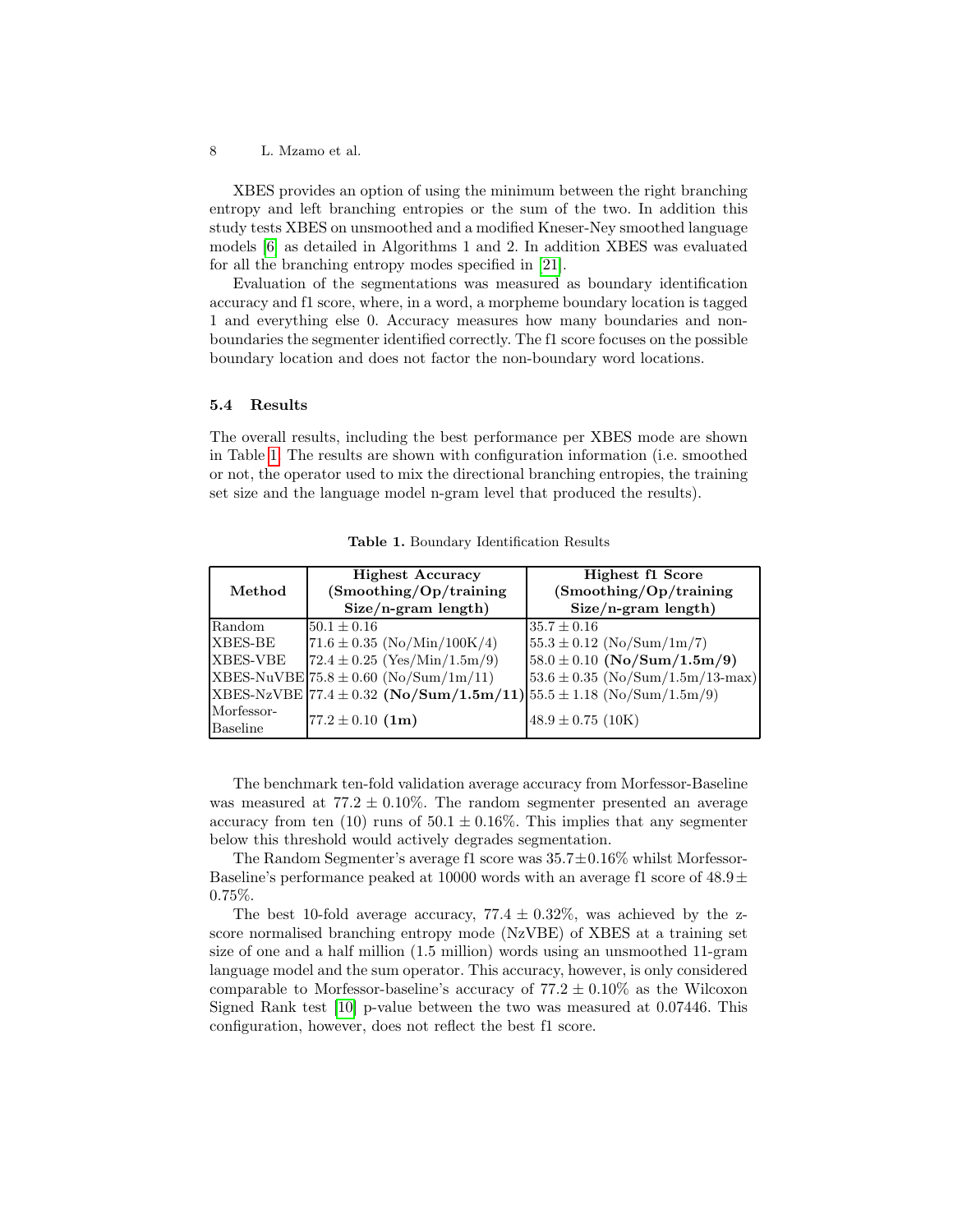The best f1 score,  $58 \pm 0.10\%$ , was achieved by the un-normalised variation of branching entropy mode (VBE) at a training set size of one and half million (1.5 million) words using an unsmoothed 9-gram language model and the sum operator. This score is statistically better than the rest of the scores with a maximum pair-wise p-value of 0.0051.

For Normalised Variation of Branching Entropy modes, the sum of the left and right branching measures performed better than the minimum of the two, implying that a smoothing effect is better, as the sum is a form of averaging the two branching directions. Unsmoothed language models performed better than modified Kneser-Ney smoothed language models. This suggests that character level language modelling does not suffer from sparsity, which is prevalent in word level language modelling.

Fig. 3 shows the trend of the segmenters including Morfessor-Baseline and the best performing XBES modes for accuracy and f1 score in relation to training set size. Because the random segmenter was not trained, it is represented as a flat line across the training set sizes.



Fig. 3. Average accuracy and f1 score of the Random Segmenter, Morfessor-Baseline and the best XBES mode by training set size.

As can be seen from Fig. 3 Morfessor-Baseline's accuracy and the best XBES mode peak at around 77% with maximum training set size. The f1 score is however a different matter.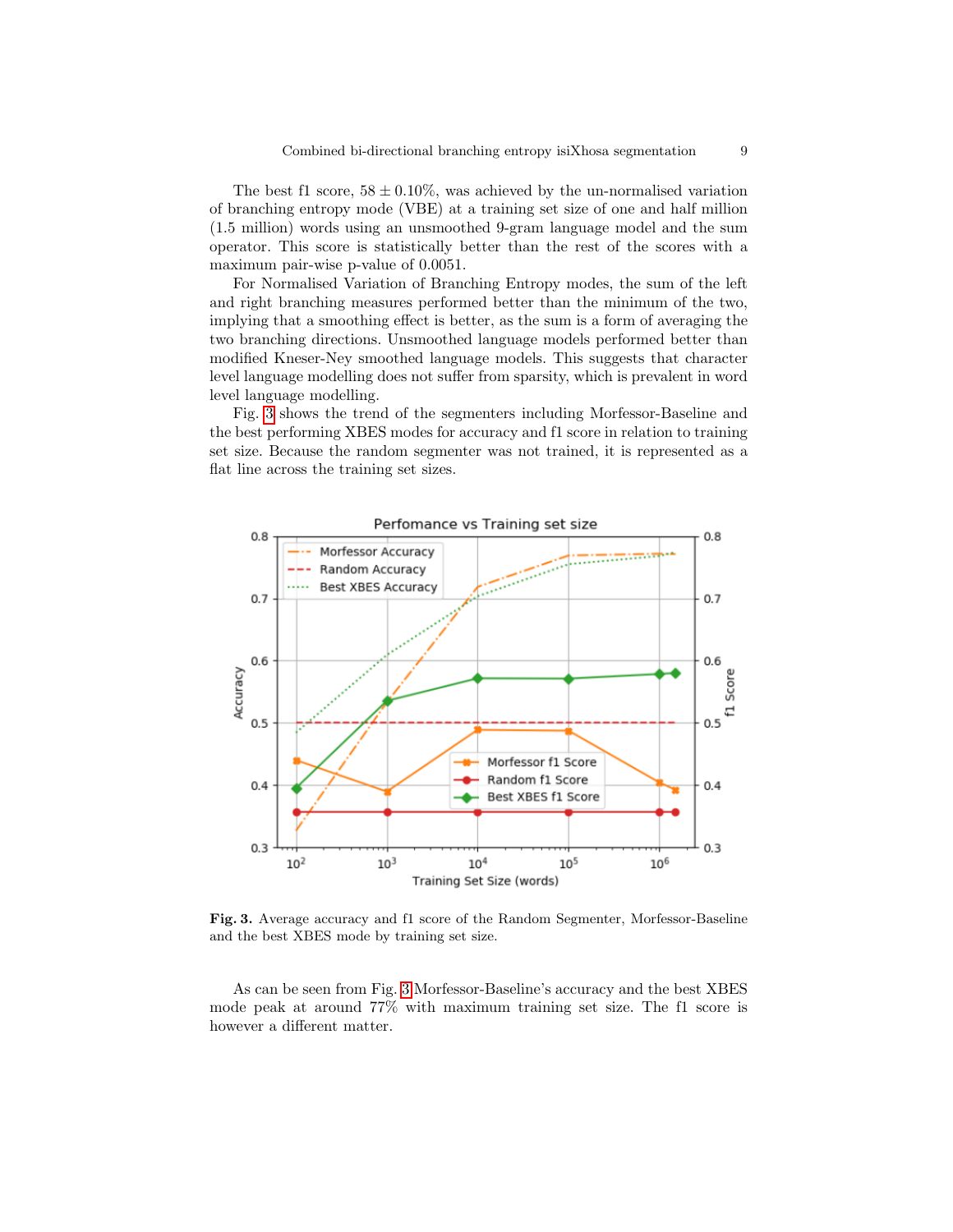The f1 score of Morfessor-Baseline peaks at 10000 words and degrades whilst XBES's best mode continues to grow albeit marginally.

### 6 Conclusions

In this paper, an unsupervised morphological segmenter for isiXhosa that uses branching entropy is evaluated. The IsiXhosa Branching Entropy Segmenter (XBES) uses an adaptation of branching entropy techniques detailed in [22] applied to isiXhosa.

The study contributes and summarises a single bi-directional branching entropy language model with an option for smoothing with modified Kneser-Ney smoothing.

The morpheme boundary identification average accuracy of XBES, at  $77.4 \pm$ 0.32%, was evaluated to be comparable to Morfessor and it was achieved using the z-score normalised variance of branching entropy mode with an unsmoothed 11-gram language model and the sum operator when trained on 1.5 million words.

The morpheme boundary identification f1 score of XBES, at  $58 \pm 0.10\%$ , performed better than the benchmark Morfessor-Baseline when using the unnormalised variance of branching entropy (VBE) mode with an unsmoothed 9 gram language model and the sum operator when trained on 1.5 million words.

The results also show that XBES performance could still grow in both accuracy and f1 score, however those gains could cost a lot of training data.

The results also show that using the modified Kneser-Ney smoothing provides no advantage when using branching entropy.

Acknowledgment. The authors thank the South African Centre for Digital Language Resources (SADiLaR) (https://www.sadilar.org) for providing a central source of data and resources for South African Natural Language Processing work. The authors also with to thank the two anonymous reviewers for their careful reading of the paper and their many insightful comments and suggestions. This has helped to improve and clarify this paper.

# References

- 1. Ando, R.K., Lee, L.: Mostly-Unsupervised Statistical Segmentation of Japanese: Applications to Kanji. In: Proceedings of the 1st North American chapter of the Association for Computational Linguistics conference (2000)
- 2. Belkin, M., Goldsmith, J.: Using eigenvectors of the bigram graph to infer morpheme identity. In: Proceedings of the ACL-02 workshop on Morphological and phonological learning. vol. 6, pp. 41–47. Association for Computational Linguistics, Philadelphia, USA (2002)
- 3. Booij, G.: The grammar of words: an introduction to linguistic morphology. Oxford University Press, third edit edn. (2012)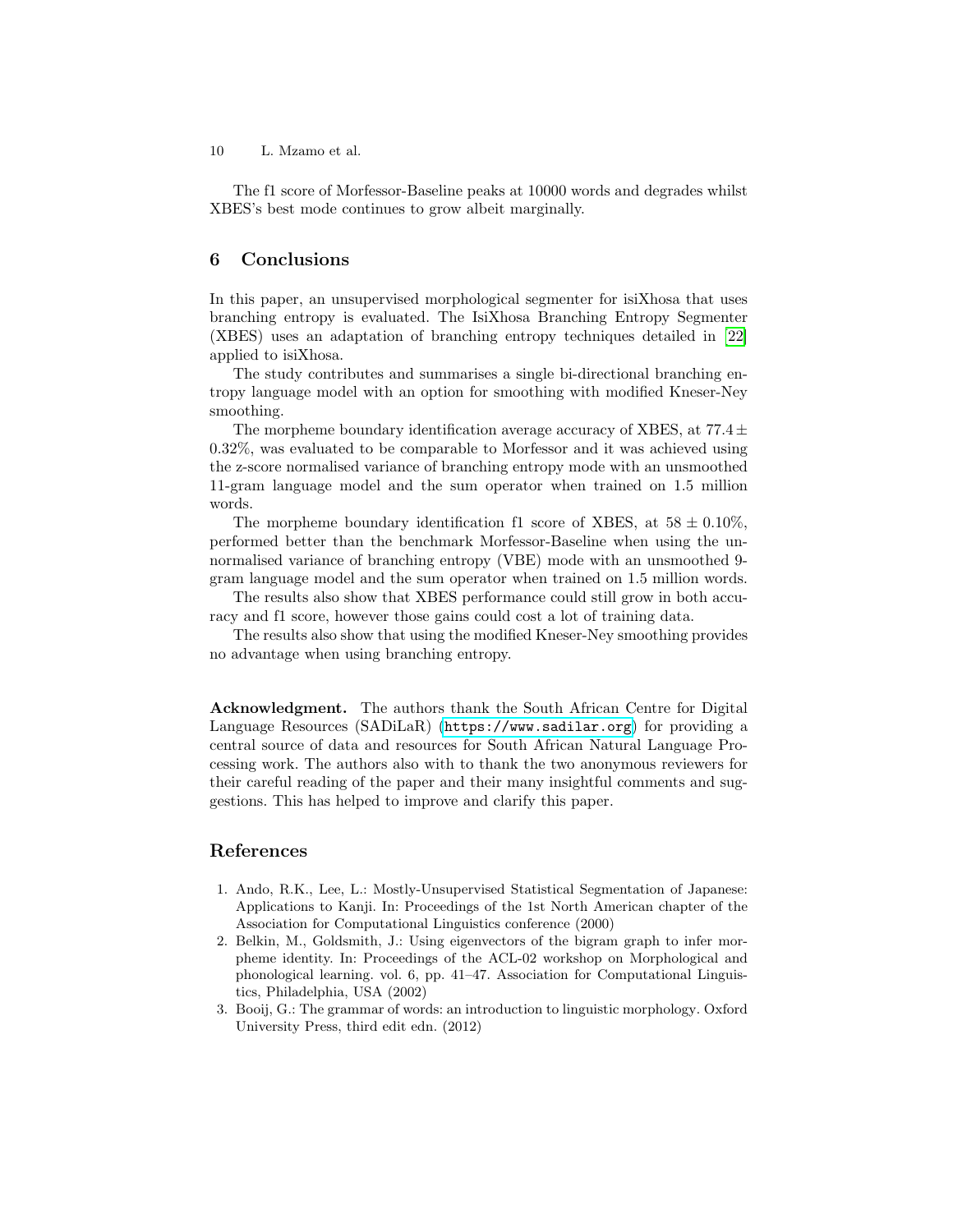- 4. Bosch, S., Pretorius, L., Fleisch, A.: Experimental Bootstrapping of Morphological Analysers for Nguni Languages. Nordic Journal of African Studies 17(2), 66–88 (2008)
- 5. Chavula, C., Suleman, H.: Morphological Cluster Induction of Bantu Words Using a Weighted Similarity Measure. In: Proceedings of SAIC-SIT '17,. p. 9. No. September 26–28, Thaba Nchu, South Africa (2017). https://doi.org/10.1145/3129416.3129453, http://pubs.cs.uct.ac.za/archive/ 00001225/01/morphological-cluster-induction-camera.pdf
- 6. Chen, S.F., Goodman, J.: An Empirical Study of Smoothing Techniques for Language Modeling. Tech. rep., Computer Science Group, Harvard University, Cambridge, Massachusetts (1998), https://www.microsoft.com/en-us/ research/wp-content/uploads/2016/02/tr-10-98.pdf
- 7. Creutz, M., Lagus, K.: Unsupervised Discovery of Morphemes. In: Procedings of the 6th Workshop of the ACL Special Interest Group in Computational Phonology. pp. 21–30. No. July, Philadelphia, USA (2002)
- 8. Deerwester, S., Dumais, S.T., Furnas, G.W., Landauer, T.K., Harshman, R.: Indexing by Latent Semantic Analysis. Journal of the American Society for Information Science Sep 41(6), 391–407 (1990)
- 9. Déjean, H.: Morphemes as Necessary Concept for Structures Discovery from Untagged Corpora. In: D.M.W. Powers (ed.) NeMLaP3/CoNLL98 Workshop on Paradigms and Grounding in Natural Language Learning. pp. 295–299. ACL, Adelaide (1998)
- 10. Demšar, J.: Statistical Comparisons of Classifiers over Multiple Data Sets. The Journal of Machine Learning Research 7, 1–30 (2006). https://doi.org/10.1016/j.jecp.2010.03.005
- 11. Eiselen, R., Puttkammer, M.J.: Developing Text Resources for Ten South African Languages. In: Calzolari, N., Choukri, K., Declerck, T., Loftsso, H., Maegaard, B., Mariani, J., Moreno, A., Odijk, J., Piperidis, S. (eds.) Proceedings of the Ninth International Conference on Language Resources and Evaluation (LREC'14). pp. 3698–3703. European Language Resources Association (ELRA), Reykjavik, Iceland (2014)
- 12. Feng, H., Chen, K., Kit, C., Deng, X.: Unsupervised Segmentation of Chinese Corpus Using Accessor Variety. In: International Conference on Natural Language Processing. pp. 694–703. No. Mar 2, Springer, Berlin, Heidelberg (2004), https://pdfs.semanticscholar.org/6361/ 00aa5d12e96c13a82d626224721ef82410f7.pdf
- 13. Gaussier, E.: Unsupervised learning of derivational morphology from inflectional lexicons. In: Proceedings of ACL'99 Workshop: Unsupervised Learning in Natural Language Processing. pp. 24–30 (1999)
- 14. Geman, S., Geman, D.: Stochastic Relaxation, Gibbs Distributions, and the Bayesian Restoration of Images. IEEE TRANSACTIONS ON PATTERN ANALYSIS AND MACHINE INTELLIGENCE 6(6) (1984), https://pdfs. semanticscholar.org/62c3/4c8a8d8b82a9c466c35cda5e4837c17d9ccb.pdf
- 15. Goldwater, S., Griffiths, T.L., Johnson, M.: Interpolating Between Types and Tokens by Estimating Power-Law Generators. In: Advances in neural information processing systems. pp. 459–466 (2005)
- 16. Golénia, B., Spiegler, S., Flach, P.A.: Unsupervised morpheme discovery with UN-GRADE. In: Lecture Notes in Computer Science (including subseries Lecture Notes in Artificial Intelligence and Lecture Notes in Bioinformatics). vol. 6241 LNCS, pp. 633–640. Springer, Berlin, Heidelberg (2010). https://doi.org/10.1007/978-3-642- 15754-776, http://www.cs.bris.ac.uk/Publications/Papers/2001221.pdf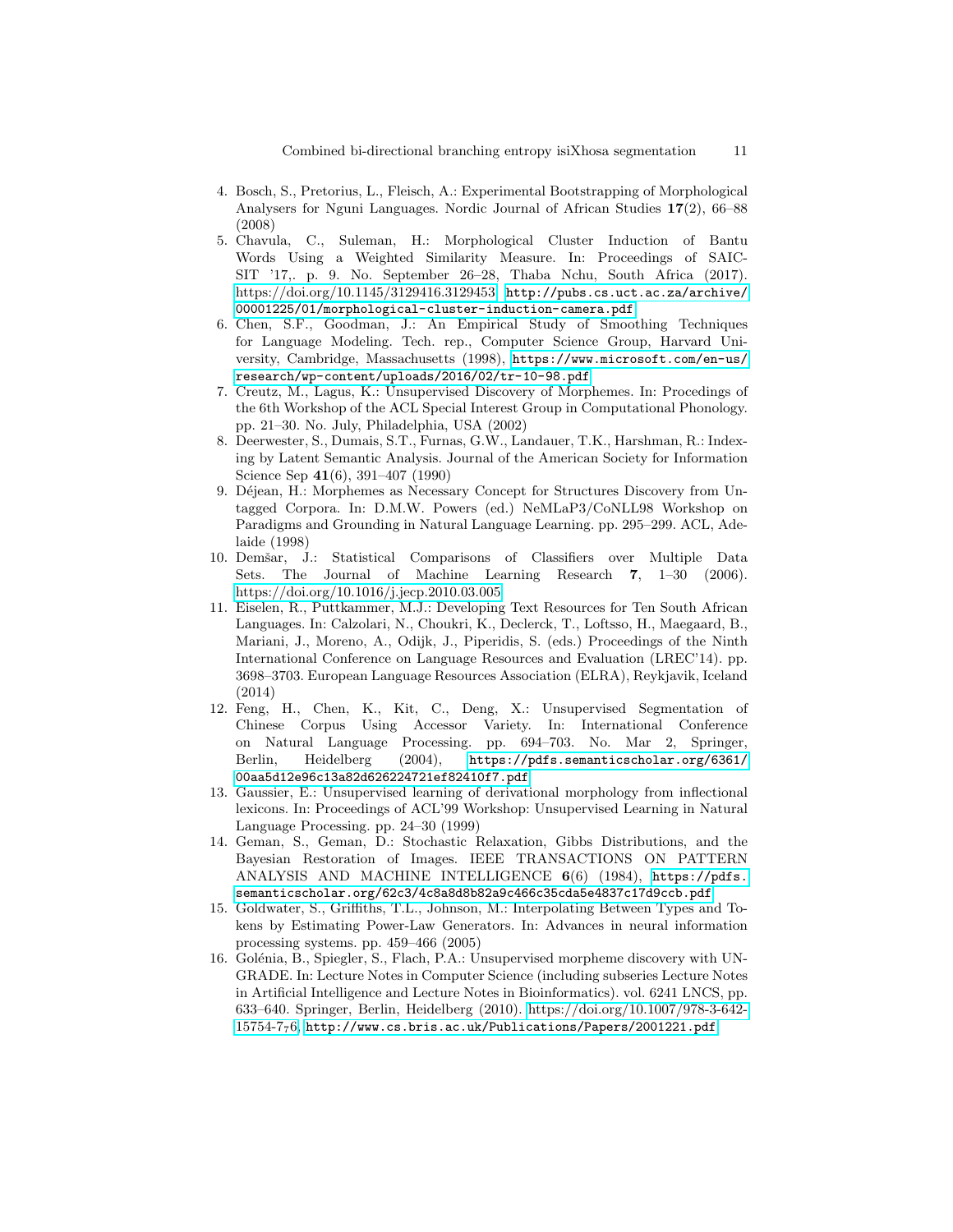- 12 L. Mzamo et al.
- 17. Hammarström, H., Borin, L.: Unsupervised learning of morphology. Computational Linguistics 37(2), 309–350 (2011)
- 18. Kit, C.: A Goodness Measure for Phrase Learning via Compression with the MDL Principle. In: Ivana Kruijff-Korbayova (ed.) Proceedings of the Third ESSLLI Student Session. pp. 175–187 (1998), https://pdfs.semanticscholar.org/120d/ b0372be64b0c2a52ff836932d98937582674.pdf
- 19. Kosch, I.M.: Topics in Morphology in the African Language Context. Unisa Press, Pretoria (2006)
- 20. Louw, J., Finlayson, R., Satyo, S.: Xhosa Guide 3 for XHA100-F. University of South Africa, Pretoria (1984)
- 21. Lulamile Mzamo, Albert Helberg, Sonja Bosch: Towards an unsupervised morphological segmenter for isiXhosa. In: Proceeding of 2019 SAUPEC/RobMech/PRASA Conference. pp. 166–170. No. January 28-30, Bloemfontein, South Africa (2019)
- 22. Magistry, P., Sagot, B.: Unsupervized Word Segmentation: the case for Mandarin Chinese. In: Proceedings of the 50th Annual Meeting of the Association for Computational Linguistics. pp. 383–387. Association for Computational Linguistics, Jeju, Republic of Korea (2012), http://www.aclweb.org/anthology/P12-2075
- 23. Manning, C.D., Schütze, H.: Foundations of Statistical Natural Language Processing, , vol. 26. MIT Press (1999). https://doi.org/10.1162/coli.2000.26.2.277
- 24. Méndez-Cruz, C.F., Medina-Urrea, A., Sierra, G.: Unsupervised morphological segmentation based on affixality measurements (2016)
- 25. Moors, C., Calteaux, K., Wilken, I., Gumede, T.: Human language technology audit 2018: Analysing the development trends in resource availability in all South African languages. In: SAICSIT 2018. pp. 296–304. No. 26-28 September, ACM, Port Elizabeth, South Africa (2018). https://doi.org/10.1145/3278681.3278716
- 26. Mzamo, L., Helberg, A., Bosch, S.: Introducing XGL-a lexicalised probabilistic graphical lemmatiser for isiXhosa. In: Pattern Recognition Association of South Africa and Robotics and Mechatronics International Conference (PRASA-RobMech) 2015. pp. 142–147. IEEE, Port Elizabeth, South Africa (2015)
- 27. Narasimhan, K., Barzilay, R., Jaakkola, T.: An Unsupervised Method for Uncovering Morphological Chains. Transactions of the Association for Computational Linguistics 3, 157–167 (2015), https://github.com/
- 28. Nogwina, M.: Development of a Stemmer for the IsiXhosa Language. M.sc. dissertation, University of Fort Hare: MSc. Dissertation (2016), http://libdspace.ufh.ac.za/bitstream/handle/20.500. 11837/221/MSc{%}28ComputerScience{%}29-NOGWINA{%}2CM.pdf?sequence= 1{&}isAllowed=y
- 29. Pahl, H.: IsiXhosa. Educum Publishers, King Williams Town (1982)
- 30. Pretorius, L., Bosch, S.E.: Finite-State Computational Morphology: An Analyzer Prototype For Zulu. Machine Translation 18(3), 195–216 (jul 2005). https://doi.org/10.1007/s10590-004-2477-4
- 31. Rissanen, J.: Modelling by the shortest data description. Automatica 14, 465–471 (1978)
- 32. Schone, P., Jurafsky, D.: Knowledge-Free Induction of Morphology Using Latent Semantic Analysis. In: Proceedings of CoNLL-2000 and LLL-2000. pp. 67–72. Lisbon, Portugal (2000)
- 33. Sharma Grover, A., van Huyssteen, G.B., Pretorius, M.W.: South African human language technologies audit. Language Resources and Evaluation 45(3), 271–288 (jun 2011). https://doi.org/10.1007/s10579-011-9151-2, http://link.springer. com/10.1007/s10579-011-9151-2